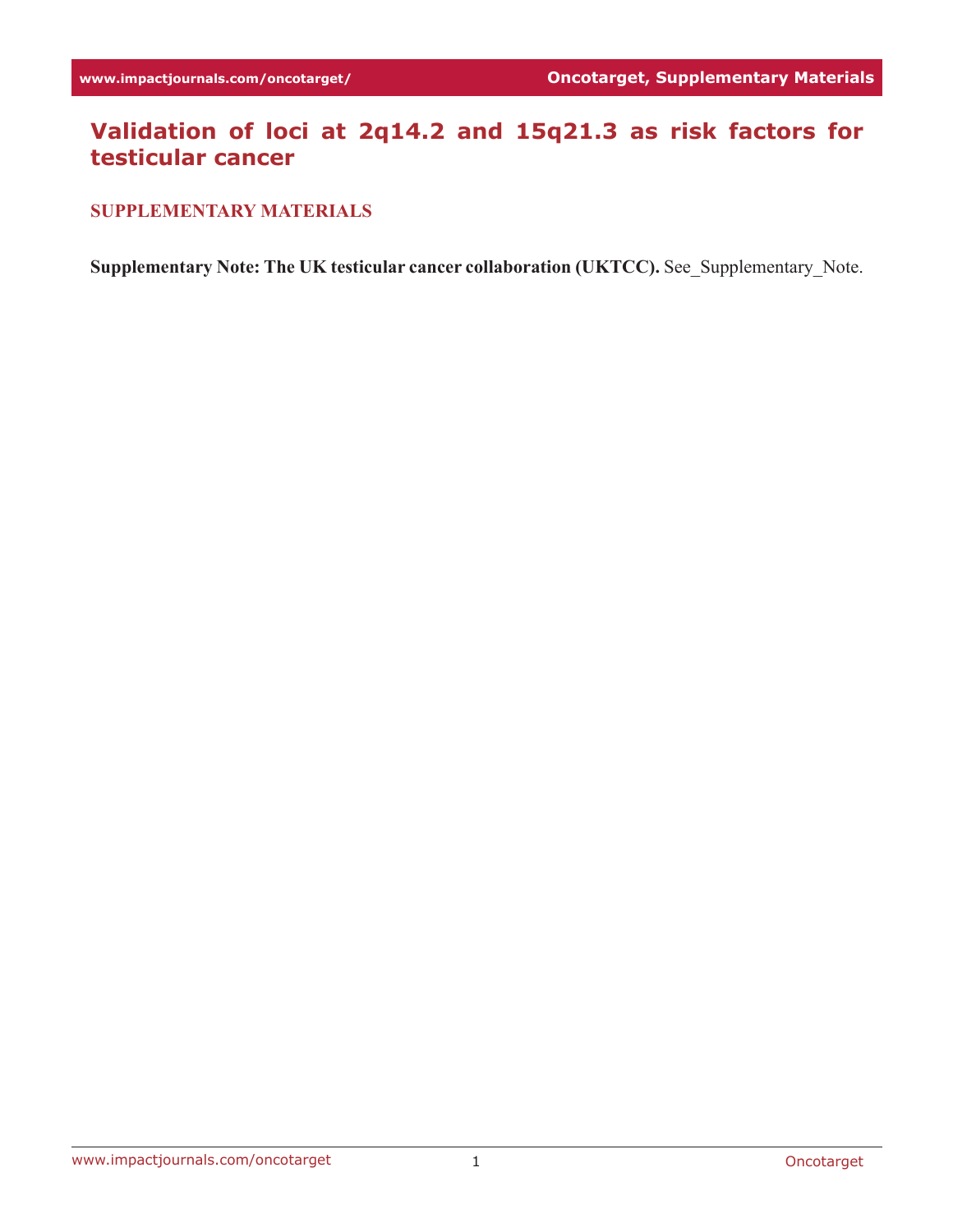## **Supplementary Note**

### **The UK Testicular Cancer Collaboration (UKTCC)**

| <b>Principal Investigator</b>   | <b>Study Centre</b>                   | <b>Study centre address</b>                                               |
|---------------------------------|---------------------------------------|---------------------------------------------------------------------------|
| Rustin, Prof Gordon             | Mount Vernon Hospital                 | Mount Vernon Cancer Centre, Rickmansworth Road, Northwood, Middlesex,     |
|                                 |                                       | HA62RN                                                                    |
| Srihari, Dr                     | Royal Shrewsbury Hospital             | Trials Unit, Oncology Department, Mytton Oak Road, Shrewsbury, SY3 8XB    |
| Cole, Dr David                  | Great Western Hospital                | 3rd Floor, Osprey Unit, Swindon, Wilts, SN3 6BB                           |
| Askill, Dr Colin & Bertelli, Dr | Singleton Hospital and Morriston      | SWW Cancer Institute, Sketty, Swansea, SA2 8QA                            |
| Gianfilippo                     | Hospital                              |                                                                           |
| Barber, Dr James                | Velindre Hospital                     | Clinical Trials Unit, Velindre Cancer Centre, Velindre Road, Whitchurch,  |
|                                 |                                       | Cardiff CF14 2TL                                                          |
| Gilby, Dr Ed                    | Royal United Hospital                 | Dept of Oncology and Haematology, Combe Park, Bath, BA1 3NG               |
| Huddart, Dr Robert              | Royal Marsden Hospital Sutton         | Downs Rd, Sutton, SM2 5PT                                                 |
| White, Dr Jeff                  | <b>Beatson Oncology Centre</b>        | Beatson West of Scotland Cancer Centre, 1053 Great Western Road, Glasgow, |
|                                 |                                       | <b>G11 0YN</b>                                                            |
| Braybrooke, Dr Jeremy           | Bristol Haematology & Oncology Centre | United Bristol Healthcare NHS trust, Horfield Rd, Bristol, BS2 8ED        |
| Leahy, Dr M and Welch, Dr R     | Christie Hospital                     | Wilmslow Road, Withington, Manchester, M20 4BX                            |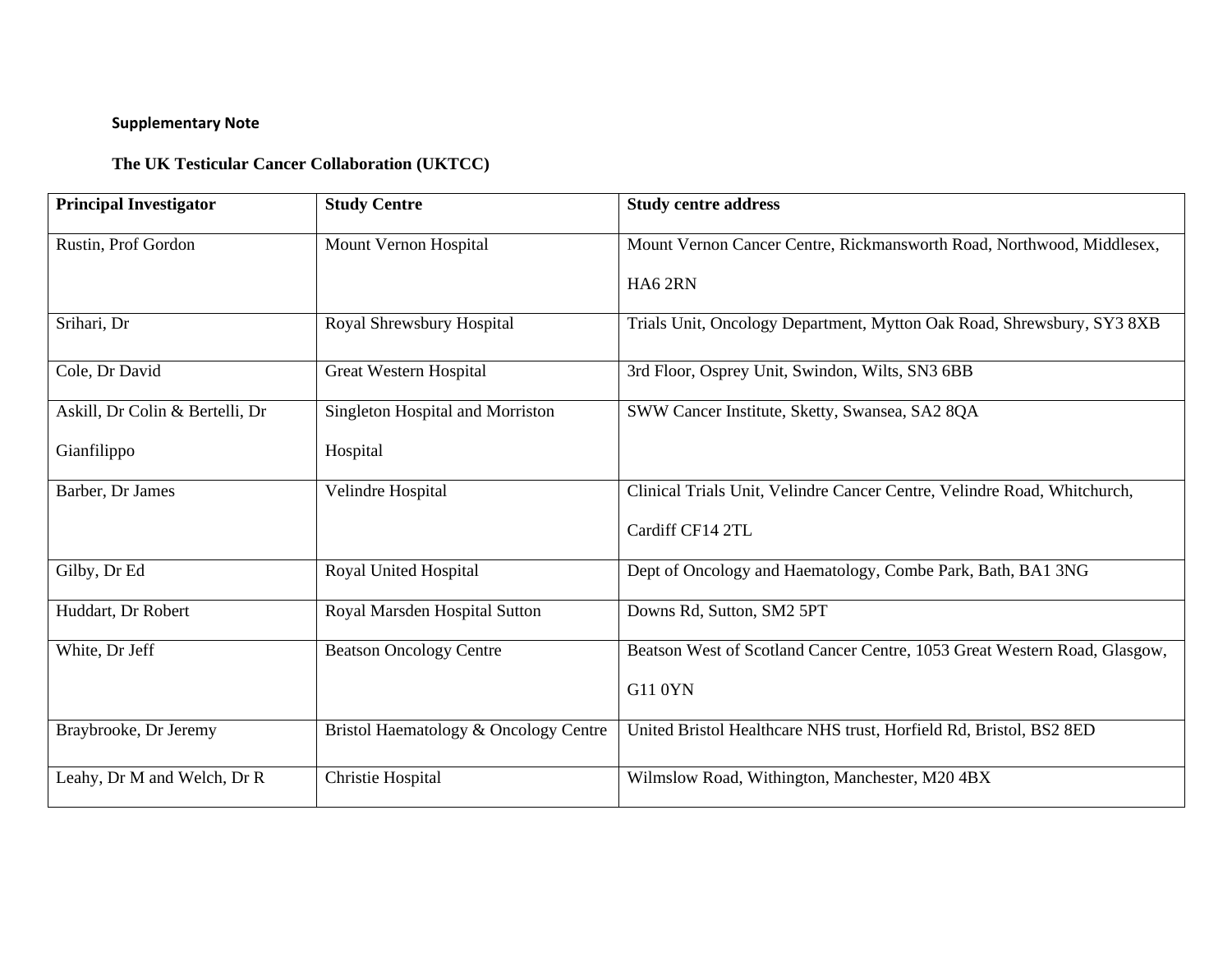| Derbyshire Royal Infirmary     | Derby Hospitals NHS Trust, London Road, Derby, DE1 2QY                       |
|--------------------------------|------------------------------------------------------------------------------|
| <b>St James Hospital Leeds</b> | Dept of Medical Oncology, Leeds, LS9 7TF                                     |
| Wexham Park Hospital           | Cancer Clinical Trials, John Ulster Post Grad Centre, Slough, Berks, SL2 4HL |
| Leicester Royal Infirmary      | LNR Cancer Reseach Network, Knighton St, Leicester LE1 5WW                   |
| Southampton General Hospital   | Cancer Care Directorate, Medical Oncology, Mailpoint 306, Southampton        |
|                                | General Hospital, Tremona Rd, SO16 6YD                                       |
| Addenbrookes Hospital          | Addenbrookes Hospital, Cambridge Clinical Trials Centre, Oncology Clinical   |
|                                | Trials, (S4) Box 279, Hills Rd, CB2 0QQ                                      |
| University Hospital Walsgrave  | Arden Cancer Centre, West Wing, UHCW NHS trust, Clifford Bridge Rd,          |
|                                | Coventry, CV2 2DX                                                            |
| Royal Preston Hospital         | Dept of Oncology, Royal Preston Hospital, Sharoe Green Lane North, Fulwood   |
|                                | Preston, PR2 9HT                                                             |
| Royal Devon & Exeter           | Exeter Oncology Centre, Royal Devon and Exeter Hospital, Barrack Rd, Exeter  |
|                                | EX2 5DW                                                                      |
| Western General Hospital       | Scottish Cancer Research Network, Oncology Admin Corridor, Edinburgh         |
|                                | Cancer Centre, Western General Hospital, Crewe Rd South, Edinburgh, EH4      |
|                                | 2XU                                                                          |
| Freeman Hospital               | Clinical Trials Unit, Newcastle General Hospital, Westgate Rd, Newcastle-    |
|                                | upon Tyne, NE4 6BE                                                           |
| Royal Sussex County Hospital   | Brighton and Sussex University Hospitals, The Sussex Cancer Centre, The      |
|                                |                                                                              |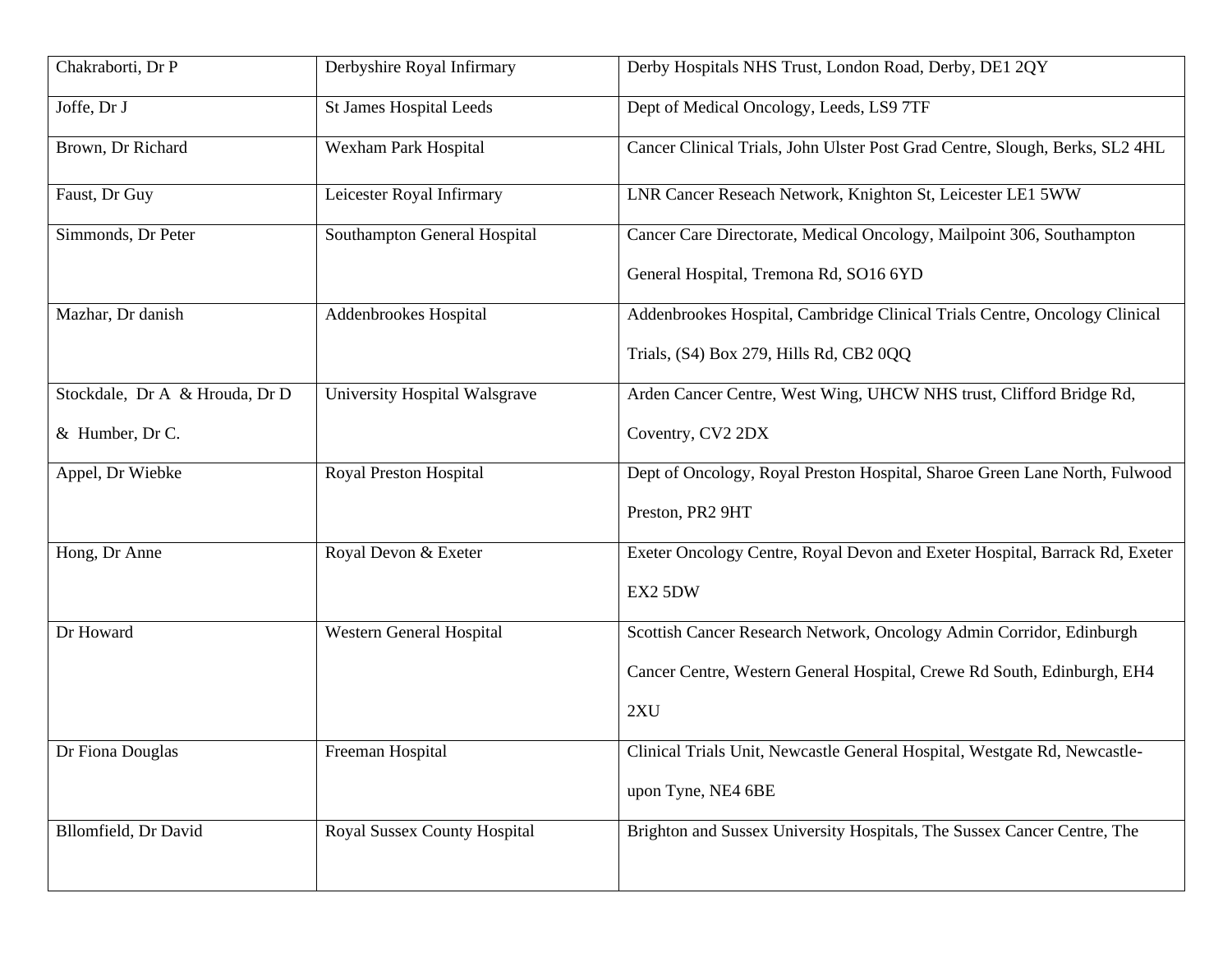|                                 |                                   | Royal Sussex County Hospital, Eastern Road, Brighton, BN2 5BE                |
|---------------------------------|-----------------------------------|------------------------------------------------------------------------------|
| Dr Mohammad Butt                | Castle Hill Hospital              | Castle Hill Hospital, Castle Road, Cottingham HU16 5JQ                       |
| Dr Kay Kelly                    | Raigmore Hospital                 | Raigmore Hospital, Old Perth Road, Inverness, IV2 3UJ                        |
| Dr R Mehra                      | New Cross Hospital                | Greater Midlands Cancer Research Network, The Chestnuts, The Royal           |
|                                 |                                   | Wolverhampton Hospitals, New Cross Hospital NHS Trust, Wednesfield Road,     |
|                                 |                                   | Wolverhampton, WV10 0QP                                                      |
| Dr Richard Brown/Dr Paul Rogers | Royal Berkshire Hospital          | Royal Berkshire Hospital, Berkshire Cancer Centre, London Road, Reading,     |
|                                 |                                   | Berkshire, RG1 5AN                                                           |
| Chakraborti, Dr P               | Queen's Hospital Burton           | Queens Hospital, Burton upon Trent, Belvedere Road, Burton, DE13 0RB         |
| Dr Matthew Hatton               | <b>Weston Park Hospital</b>       | Consultant Clinical Radiologist. Sheffield Teaching Hospitals NHS Foundation |
|                                 |                                   | Trust, 8 Beech Hill Road, Sheffield S10 2SB                                  |
| Hennig, Dr Ivo                  | Nottingham City Hospital          | Nottingham University Hospitals NHS Trust, City Hospital campus, Hucknall    |
|                                 |                                   | Road, Nottingham, NG5 1PB                                                    |
| Dr J McAteer                    | <b>Belfast City Hospital</b>      | Northern Ireland Cancer Centre, Belfast City Hospital, Lisburn Rd, Belfast,  |
|                                 |                                   | BT97AB                                                                       |
| Dr Savage/Dr Seckl              | <b>Charing Cross Hospital</b>     | Dept of Medical Oncology, Charing Cross, Fulham, Palace Rd, London W6        |
|                                 |                                   | 8RF                                                                          |
| Dr Joanna Gale                  | Portsmouth Haematology & Oncology | Level B Queen Alexandra Hospital, Cosham, Portsmouth, PO6 3LY                |
|                                 | Centre                            |                                                                              |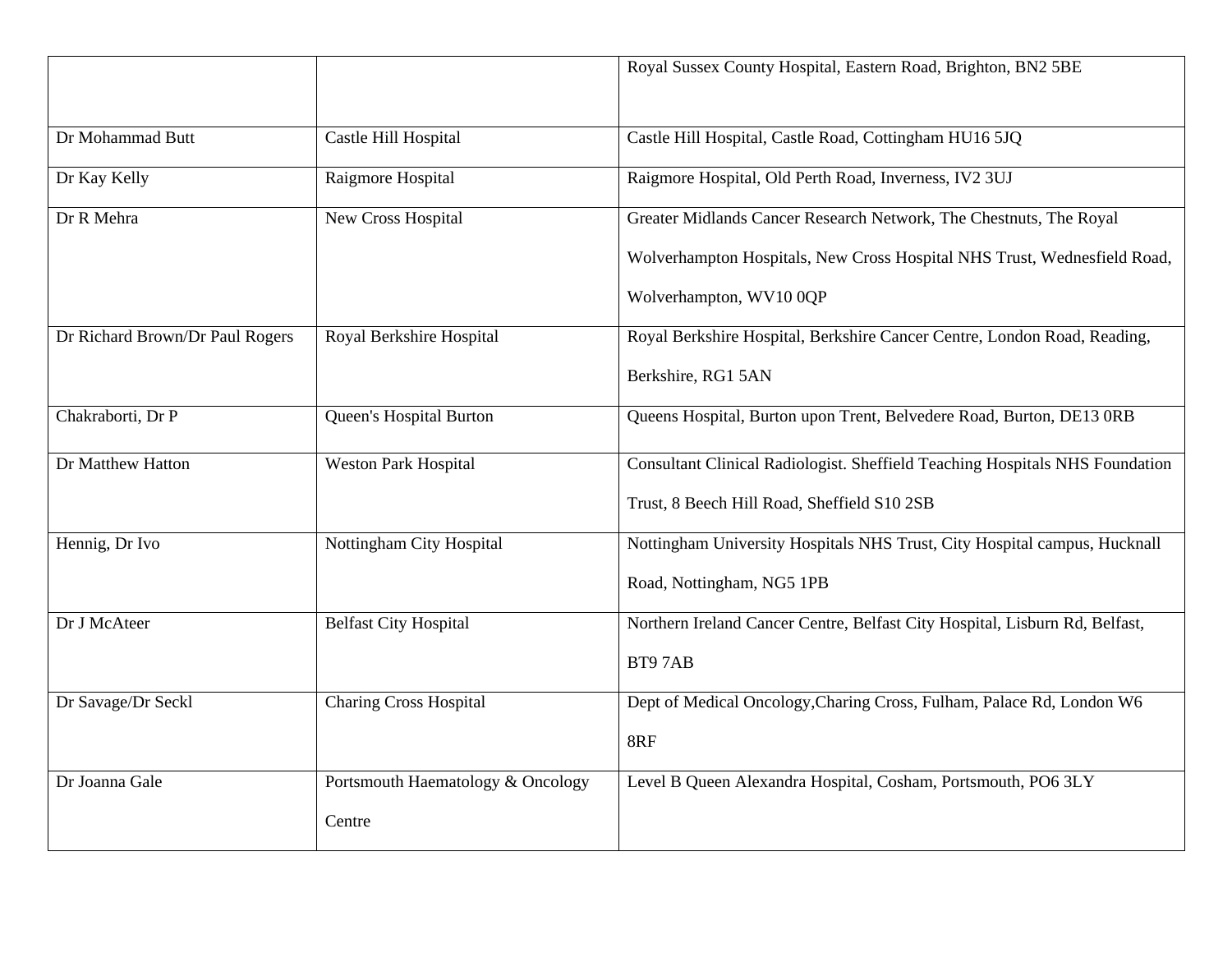| Rustin, Prof Gordon     | Hillingdon Hospital                    | R&D Office - Education Centre, Hillingdon Hospital, Pield Heath Road,     |
|-------------------------|----------------------------------------|---------------------------------------------------------------------------|
|                         |                                        | Hillingdon, UB8 3NN                                                       |
| Prof Peter Clark        | Royal Liverpool & Broadgreen Hospitals | Prescot Street Liverpool, L78XP                                           |
| Dr Steve Woby           | Royal Oldham Hospital/Pennine Acute    | Roachdale Road Oldham OL1 2JH                                             |
|                         | Hospital                               |                                                                           |
| Dr Adrian Rathmell      | <b>James Cook Hospital</b>             | Middlesbrough TS4 3BW                                                     |
| Dr Alan Lamont          | Colchester/Essex County Hospital       | <b>Essex County</b>                                                       |
| Dr Guy Faust            | Northampton General                    | Cliftonville, Northampton NN1 5BD                                         |
| Dr Naveed Sarwar        | <b>Basildon Hospital</b>               | Nethermayne Basildon Essex SS16 5NL                                       |
| <b>Prof Nick Stuart</b> | Glan Clwyd Hospital and Ysbyty         | NW Cancer Treatment Centre, Glan Clwyd Hospital, LL18 5UJ                 |
|                         | Gwynedd                                |                                                                           |
| Dr Simon Chowdhury      | Guys & St Thomas's                     | St Thomas Street, London SE1 9RT                                          |
| Dr Sharon Beesley       | Maidstone and Tunbridge NHS Trust      | Maidstone Hospital, Hemitage Lane, Barming, Maidstone, Kent ME16 9QQ      |
| Dr Winkler              | West Middlesex University Hospital     | West Middlesex University Hospital NHS Trust, R&D Department, 4th Floor,  |
|                         |                                        | East Wing, Twickenham Road, Isleworth Middlesex TW7 6AF                   |
| Dr Abdel Hamid          | <b>Broomfield Hospital</b>             | Broomfield Hospital, West Wing 2, Court Road, Broomfield, Chelmsford,     |
|                         |                                        | Essex CM1 7ET                                                             |
| Dr Sanjeev Pathak       | Doncaster Royal Infirmary              | Joint Research Office of Doncaster and Bassetlaw Hospitals NHS Foundation |
|                         |                                        | Trust, First Floor 'C' Block, Doncaster Royal Infirmary, Armthorpe Road,  |
|                         |                                        | Doncaster DN2 5LT                                                         |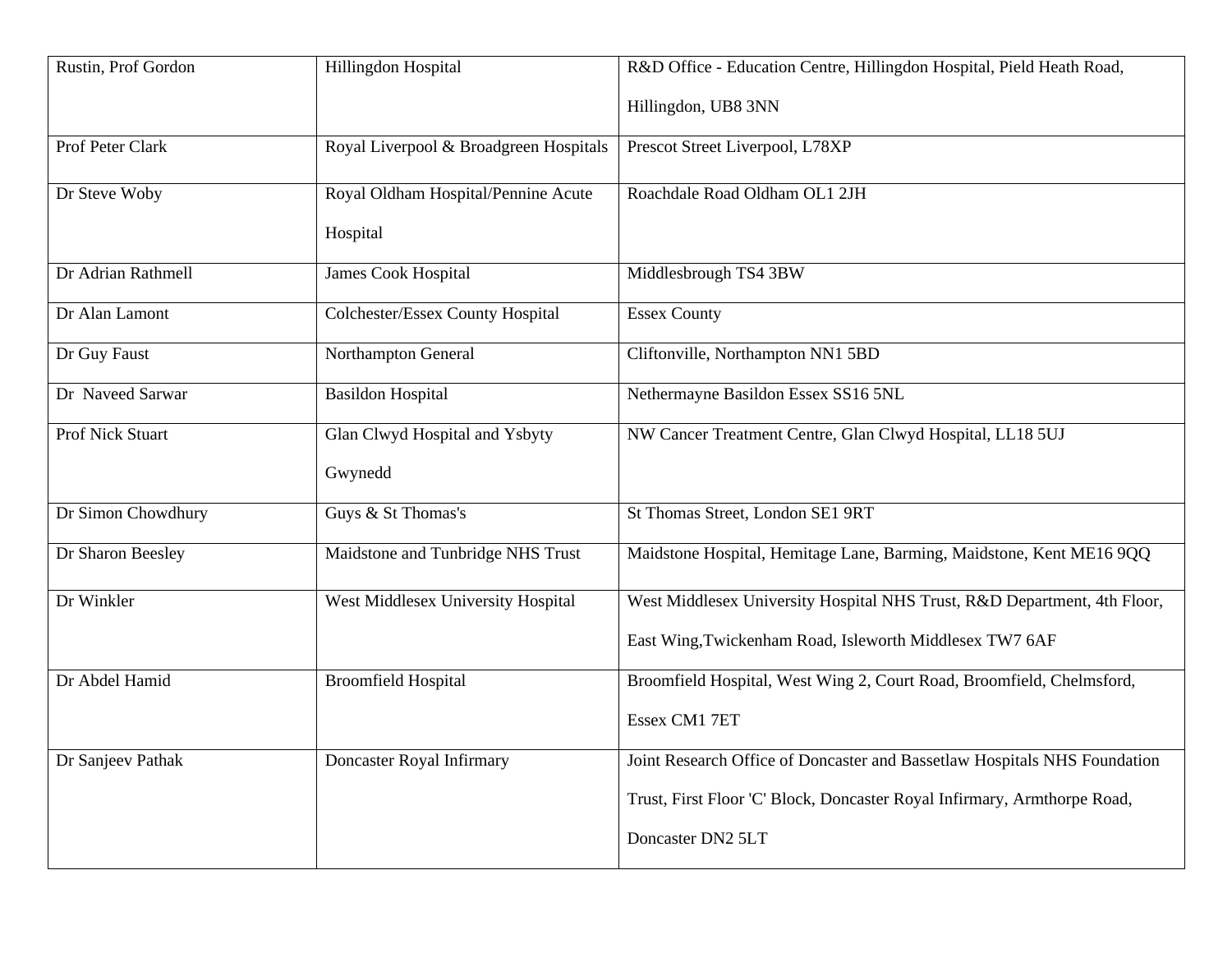| Dr Krishnaswamy Madhavan   | Southend University Hospital NHS       | Pittlewell Chase, Westcliff-On-Sea, Essex SSO 0RH                          |
|----------------------------|----------------------------------------|----------------------------------------------------------------------------|
|                            | <b>Foundation Trust</b>                |                                                                            |
| Dr Martin Highley          | Derriford Hospital (Plymouth)          | Plymouth Hospitals NHS Trust, Derriford Hospital, Plymouth, PL6 8DH        |
| Dr Julian Money-Kyrle      | Royal Surrey County Hospital           | Royal Surrey County Hospital, St Lukes Cancer Centre, Egerton Road,        |
|                            |                                        | Guildford, Surrey GU2 7XX                                                  |
| Dr Cathryn Brock           | Chelsea & Westminster Hospital NHS     | Chelsea & Westminster Hospital, Unit 101, 1st Floor, Harbour Yard, Chelsea |
|                            | <b>Foundation Trust</b>                | Harbour, London SW10 0XD                                                   |
| Dr Thiagarajan Sreenivasan | United Linconshire Hospitals NHS Trust | Lincoln County Hospital, Greetwell Road, Lincoln, LN2 5QY                  |
| Dr Thiagarajan Sreenivasan | United Linconshire Hospitals NHS Trust | Pilgrim Hospital, Boston, Lincolnshire PE21 9QS                            |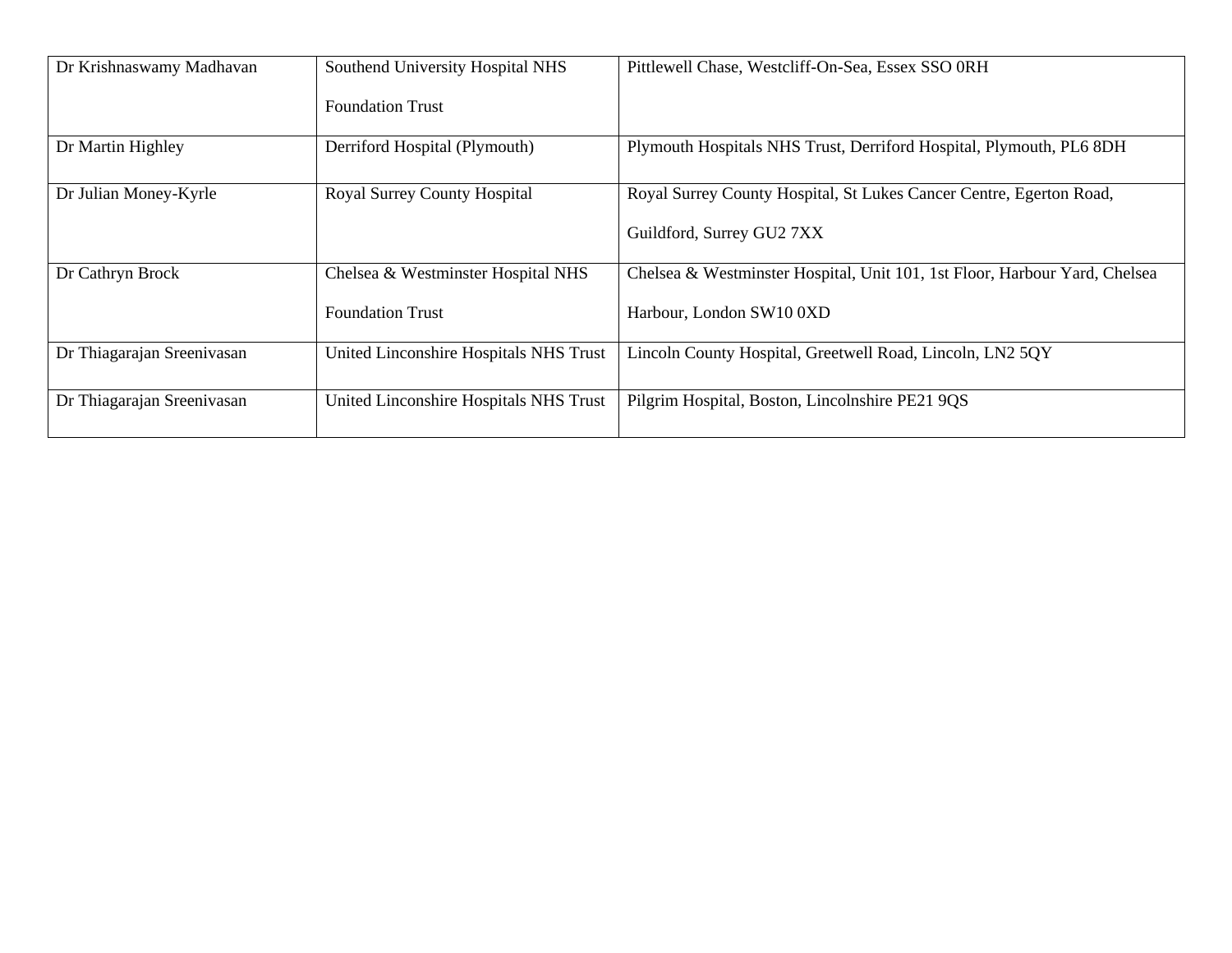## **The PRACTICAL Consortium (http://practical.ccge.medschl.cam.ac.uk/): OncoArray:**

Brian E. Henderson<sup>1</sup>, Christopher A. Haiman<sup>1</sup>, Sara Benlloch<sup>2,3</sup>, Fredrick R. Schumacher<sup>4,5</sup>, Ali Amin Al Olama<sup>2,6</sup>, Sonja I. Berndt<sup>7</sup>, David V. Conti<sup>1</sup>, Fredrik Wiklund<sup>8</sup>, Stephen Chanock<sup>7</sup>, Victoria L. Stevens<sup>9</sup>, Catherine M. Tangen<sup>10</sup>, Jyotsna Batra<sup>11,12</sup>, APCB BioResource<sup>11</sup>, Judith Clements<sup>11,12</sup>, Henrik Gronberg<sup>8</sup>, Johanna Schleutker<sup>13,14,15</sup>, Demetrius Albanes<sup>7</sup>, Stephanie Weinstein<sup>7</sup>, Alicja Wolk<sup>16</sup>, Catharine West<sup>17</sup>, Lorelei Mucci<sup>18</sup>, Géraldine Cancel-Tassin<sup>19,20</sup>, Stella Koutros<sup>7</sup>, Karina Dalsgaard Sorensen<sup>21,22</sup>, Lovise Maehle<sup>23</sup>, David E. Neal<sup>24,25</sup>, Ruth C. Travis<sup>26</sup>, Robert J. Hamilton<sup>27</sup>, Sue Ann Ingles<sup>1</sup>, Barry Rosenstein<sup>28,29</sup>, Yong-Jie Lu<sup>30</sup>, Graham G. Giles<sup>31,32</sup>, Adam S. Kibel<sup>33</sup>, Ana Vega<sup>34</sup>, Manolis Kogevinas<sup>35,36,37,38</sup>, Kathryn L. Penney<sup>39</sup>, Jong Y. Park<sup>40</sup>, Janet L. Stanford<sup>41,42</sup>, Cezary Cybulski<sup>43</sup>, Børge G. Nordestgaard<sup>44,45</sup>, Hermann Brenner<sup>46,47,48</sup>, Christiane Maier<sup>49</sup>, Jeri Kim<sup>50</sup>, Esther M. John<sup>51,52</sup>, Manuel R. Teixeira<sup>53,54</sup>, Susan L. Neuhausen<sup>55</sup>, Kim De Ruyck<sup>56</sup>, Azad Razack<sup>57</sup>, Lisa F. Newcomb<sup>41,58</sup>, Davor Lessel<sup>59</sup>, Radka Kaneva<sup>60</sup>, Nawaid Usmani<sup>61,62</sup>, Frank Claessens<sup>63</sup>, Paul A. Townsend<sup>64</sup>, Manuela Gago Dominguez<sup>65,66</sup>, Monique J. Roobol<sup>67</sup>, Florence Menegaux<sup>68</sup>

- <sup>1</sup> Department of Preventive Medicine, Keck School of Medicine, University of Southern California/Norris Comprehensive Cancer Center, Los Angeles, CA, USA.
- <sup>2</sup> Centre for Cancer Genetic Epidemiology, Department of Public Health and Primary Care, University of Cambridge, Strangeways Research Laboratory, Cambridge, UK.
- <sup>3</sup> The Institute of Cancer Research, London, UK.
- <sup>4</sup> Department of Epidemiology and Biostatistics, Case Western Reserve University, Cleveland, OH, USA.
- <sup>5</sup> Seidman Cancer Center, University Hospitals, Cleveland, OH, USA.
- <sup>6</sup> University of Cambridge, Department of Clinical Neurosciences, Cambridge, UK.
- $7$  Division of Cancer Epidemiology and Genetics, National Cancer Institute, NIH, Bethesda, MD, USA.
- <sup>8</sup> Department of Medical Epidemiology and Biostatistics, Karolinska Institute, Stockholm, Sweden.
- <sup>9</sup> Epidemiology Research Program, American Cancer Society, 250 Williams Street, Atlanta, GA, USA.
- <sup>10</sup> SWOG Statistical Center, Fred Hutchinson Cancer Research Center, Seattle, WA, USA,
- <sup>11</sup> Australian Prostate Cancer Research Centre-Qld, Institute of Health and Biomedical Innovation and School of Biomedical Science, Queensland University of Technology, Brisbane, Queensland, Australia.
- <sup>12</sup> Translational Research Institute, Brisbane, Queensland, Australia.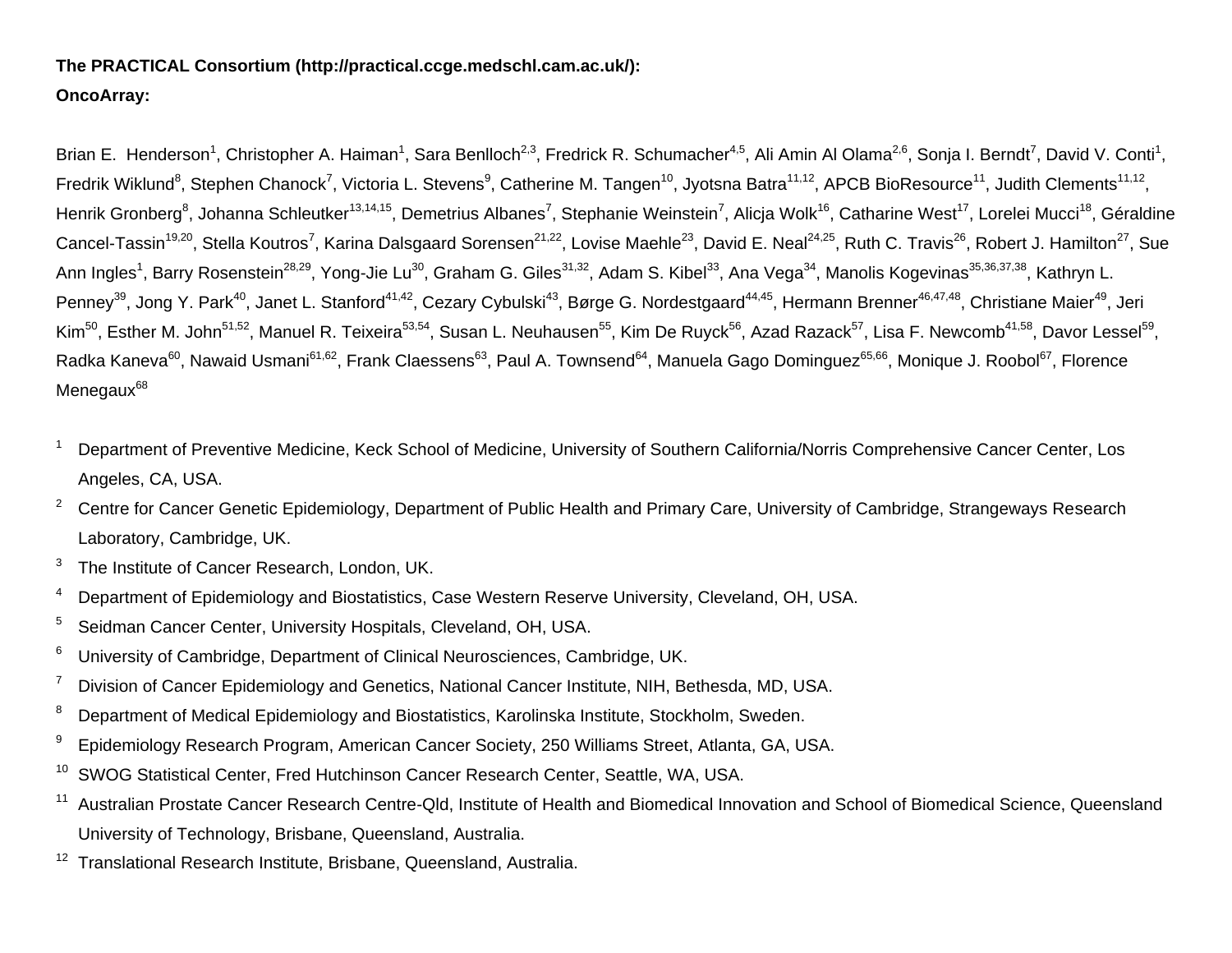- <sup>13</sup> Department of Medical Biochemistry and Genetics, Institute of Biomedicine, University of Turku, Finland.
- <sup>14</sup> Tyks Microbiology and Genetics, Department of Medical Genetics, Turku University Hospital, Finland.
- <sup>15</sup> BioMediTech, University of Tampere, Tampere, Finland.
- <sup>16</sup> Division of Nutritional Epidemiology, Institute of Environmental Medicine, Karolinska Institutet, Sweden.
- <sup>17</sup> Institute of Cancer Sciences, University of Manchester, Manchester Academic Health Science Centre, Radiotherapy Related Research, The Christie Hospital NHS Foundation Trust, Manchester, UK.
- <sup>18</sup> Department of Epidemiology, Harvard School of Pubic Health, Boston, MA, USA.
- <sup>19</sup> CeRePP, Pitie-Salpetriere Hospital, Paris, France.
- <sup>20</sup> UPMC Univ Paris 06, GRC N°5 ONCOTYPE-URO, CeRePP, Tenon Hospital, Paris, France.
- $21$  Department of Molecular Medicine, Aarhus University Hospital, Denmark.
- <sup>22</sup> Department of Clinical Medicine, Aarhus University, Denmark.
- <sup>23</sup> Department of Medical Genetics, Oslo University Hospital, Norway.
- <sup>24</sup> University of Cambridge, Department of Oncology, Addenbrooke's Hospital, Cambridge, UK.
- <sup>25</sup> Cancer Research UK Cambridge Research Institute, Li Ka Shing Centre, Cambridge, UK.
- <sup>26</sup> Cancer Epidemiology, Nuffield Department of Population Health University of Oxford, Oxford, UK.
- <sup>27</sup> Dept. of Surgical Oncology, Princess Margaret Cancer Centre, Toronto, Canada.
- <sup>28</sup> Department of Radiation Oncology, Icahn School of Medicine at Mount Sinai, New York, NY, USA.
- <sup>29</sup> Department of Genetics and Genomic Sciences, Icahn School of Medicine at Mount Sinai, New York, NY, USA.
- <sup>30</sup> Centre for Molecular Oncology, Barts Cancer Institute, Queen Mary University of London, John Vane Science Centre, London, UK.
- <sup>31</sup> Cancer Epidemiology Centre, The Cancer Council Victoria, Melbourne, Victoria, Australia.
- <sup>32</sup> Centre for Epidemiology and Biostatistics, Melbourne School of Population and Global Health, The University of Melbourne, Melbourne, Australia.
- <sup>33</sup> Division of Urologic Surgery, Brigham and Womens Hospital, Boston, MA. USA.
- <sup>34</sup> Fundación Pública Galega de Medicina Xenómica-SERGAS, Grupo de Medicina Xenómica, CIBERER, IDIS, Santiago de Compostela, Spain.
- <sup>35</sup> Centre for Research in Environmental Epidemiology (CREAL), Barcelona Institute for Global Health (ISGlobal), Barcelona, Spain.
- <sup>36</sup> CIBER Epidemiología y Salud Pública (CIBERESP), Madrid, Spain.
- <sup>37</sup> IMIM (Hospital del Mar Research Institute), Barcelona, Spain.
- Universitat Pompeu Fabra (UPF), Barcelona, Spain.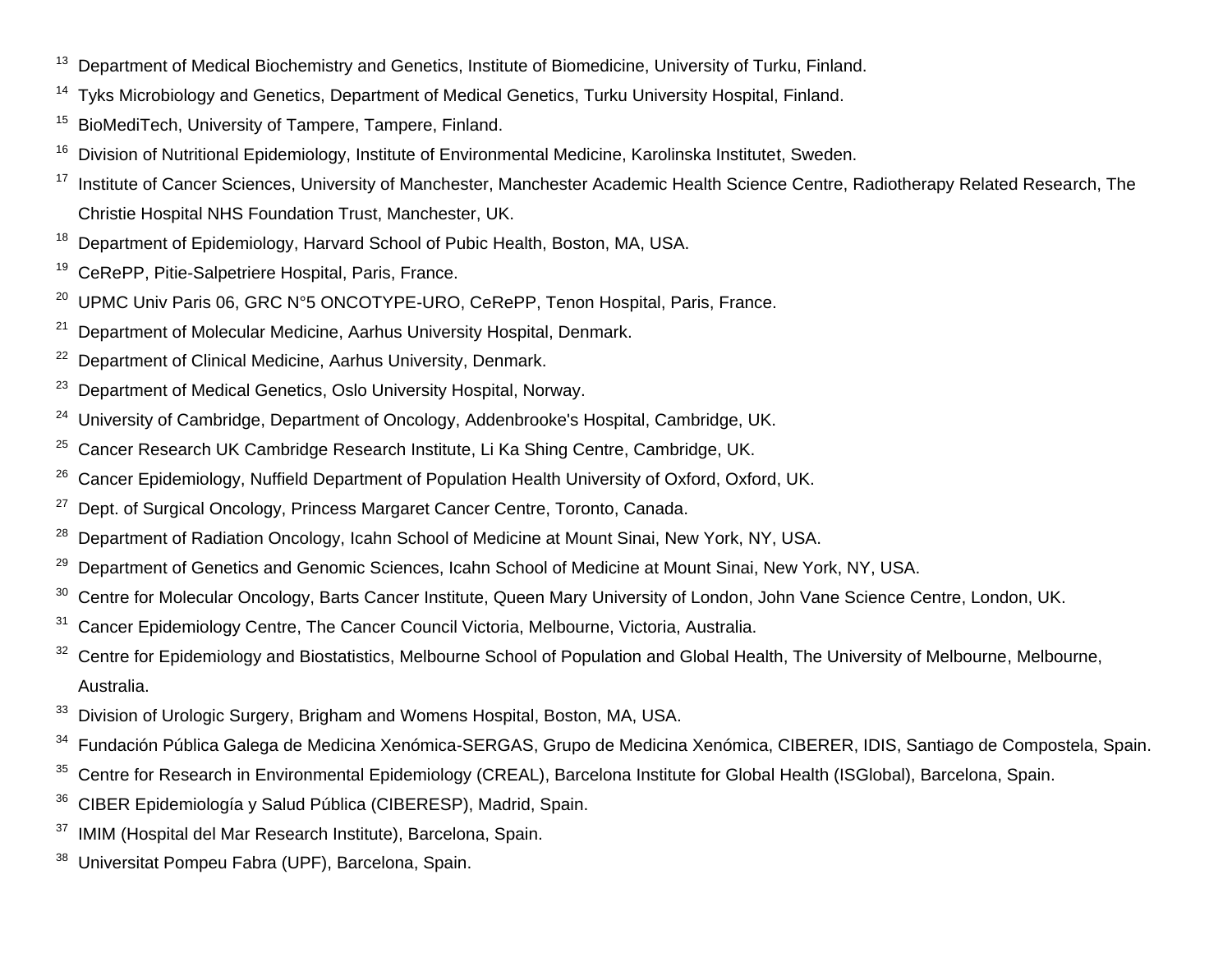- <sup>39</sup> Channing Division of Network Medicine, Department of Medicine, Brigham and Women's Hospital/Harvard Medical School, Boston, MA, USA.
- <sup>40</sup> Department of Cancer Epidemiology, Moffitt Cancer Center, Tampa, USA.
- <sup>41</sup> Division of Public Health Sciences, Fred Hutchinson Cancer Research Center, Seattle, Washington, USA.
- <sup>42</sup> Department of Epidemiology, School of Public Health, University of Washington, Seattle, Washington, USA.
- <sup>43</sup> International Hereditary Cancer Center, Department of Genetics and Pathology, Pomeranian Medical University, Szczecin, Poland.
- <sup>44</sup> Faculty of Health and Medical Sciences, University of Copenhagen, Denmark.
- <sup>45</sup> Department of Clinical Biochemistry, Herley and Gentofte Hospital, Copenhagen University Hospital, Herley, Denmark.
- <sup>46</sup> Division of Clinical Epidemiology and Aging Research, German Cancer Research Center (DKFZ), Heidelberg, Germany.
- <sup>47</sup> German Cancer Consortium (DKTK), German Cancer Research Center (DKFZ), Heidelberg, Germany.
- <sup>48</sup> Division of Preventive Oncology, German Cancer Research Center (DKFZ) and National Center for Tumor Diseases (NCT), Heidelberg, Germany.
- <sup>49</sup> Institute for Human Genetics, University Hospital Ulm, Ulm, Germany.
- <sup>50</sup> The University of Texas M. D. Anderson Cancer Center, Department of Genitourinary Medical Oncology, Houston, TX, USA.
- <sup>51</sup> Cancer Prevention Institute of California, Fremont, CA, USA.
- 52 Department of Health Research & Policy (Epidemiology) and Stanford Cancer Institute, Stanford University School of Medicine, Stanford, CA, USA.
- <sup>53</sup> Department of Genetics, Portuguese Oncology Institute of Porto, Porto, Portugal.
- <sup>54</sup> Biomedical Sciences Institute (ICBAS), University of Porto, Porto, Portugal.
- <sup>55</sup> Department of Population Sciences, Beckman Research Institute of the City of Hope, Duarte, CA, USA.
- <sup>56</sup> Ghent University, Faculty of Medicine and Health Sciences, Basic Medical Sciences, Gent, Belgium.
- <sup>57</sup> Department of Surgery, Faculty of Medicine, University of Malaya, Kuala Lumpur, Malaysia.
- 58 Department of Urology, University of Washington, Seattle, WA, USA.
- <sup>59</sup> Institute of Human Genetics, University Medical Center Hamburg-Eppendorf, Hamburg, Germany.
- <sup>60</sup> Molecular Medicine Center, Department of Medical Chemistry and Biochemistry, Medical University, Sofia, Bulgaria.
- <sup>61</sup> Department of Oncology, Cross Cancer Institute, University of Alberta, Edmonton, Alberta, Canada.
- <sup>62</sup> Division of Radiation Oncology, Cross Cancer Institute, Edmonton, Alberta, Canada.
- <sup>63</sup> Molecular Endocrinology Laboratory, Department of Cellular and Molecular Medicine, KU Leuven, Leuven, Belgium.